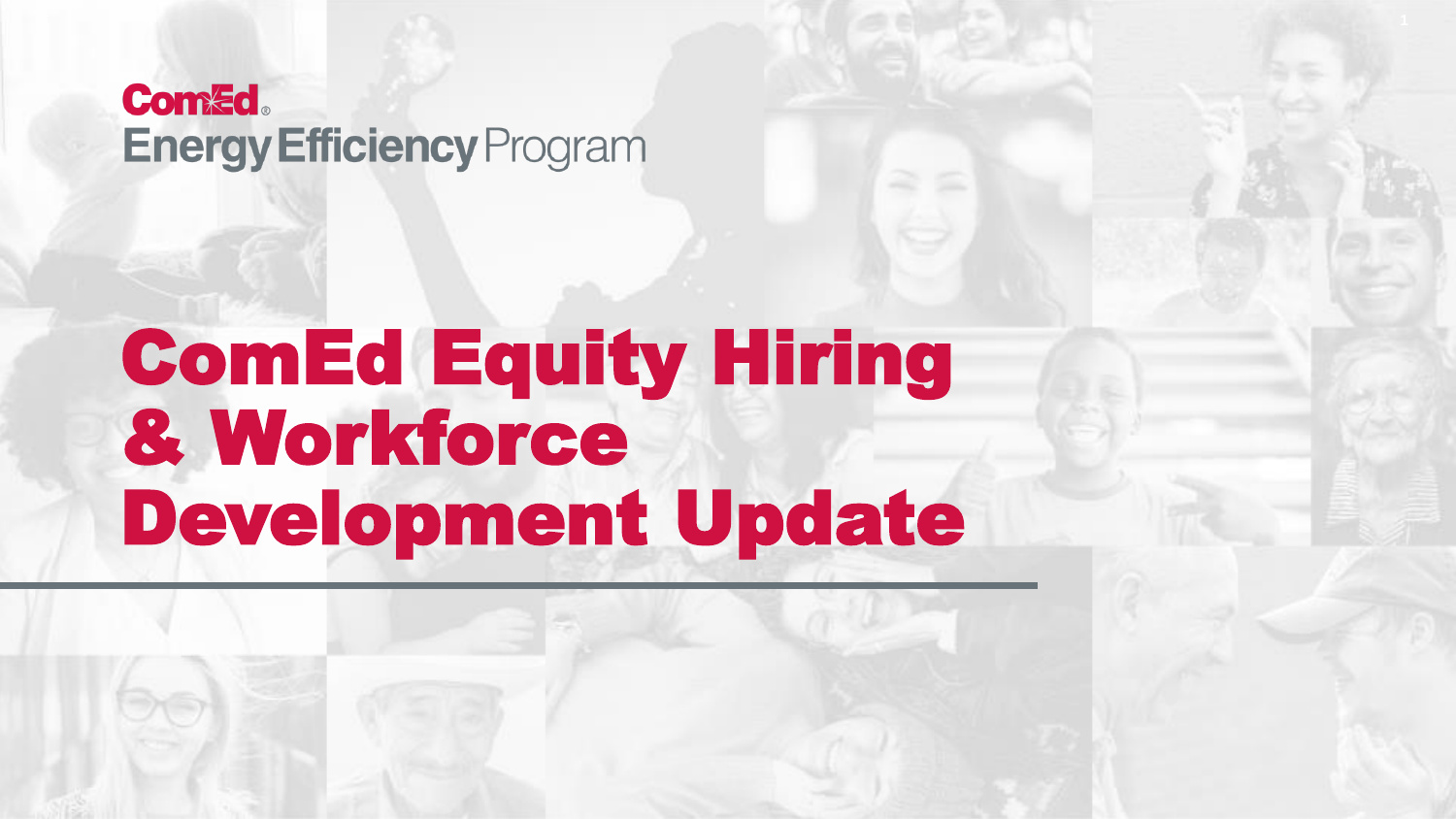## Agenda

>> Overview

Energy Efficiency Supplier Diversity

Diverse Energy Efficiency Service Provider Incubator Program

Channel (CBO) Diversity & Development: Outreach Strategy

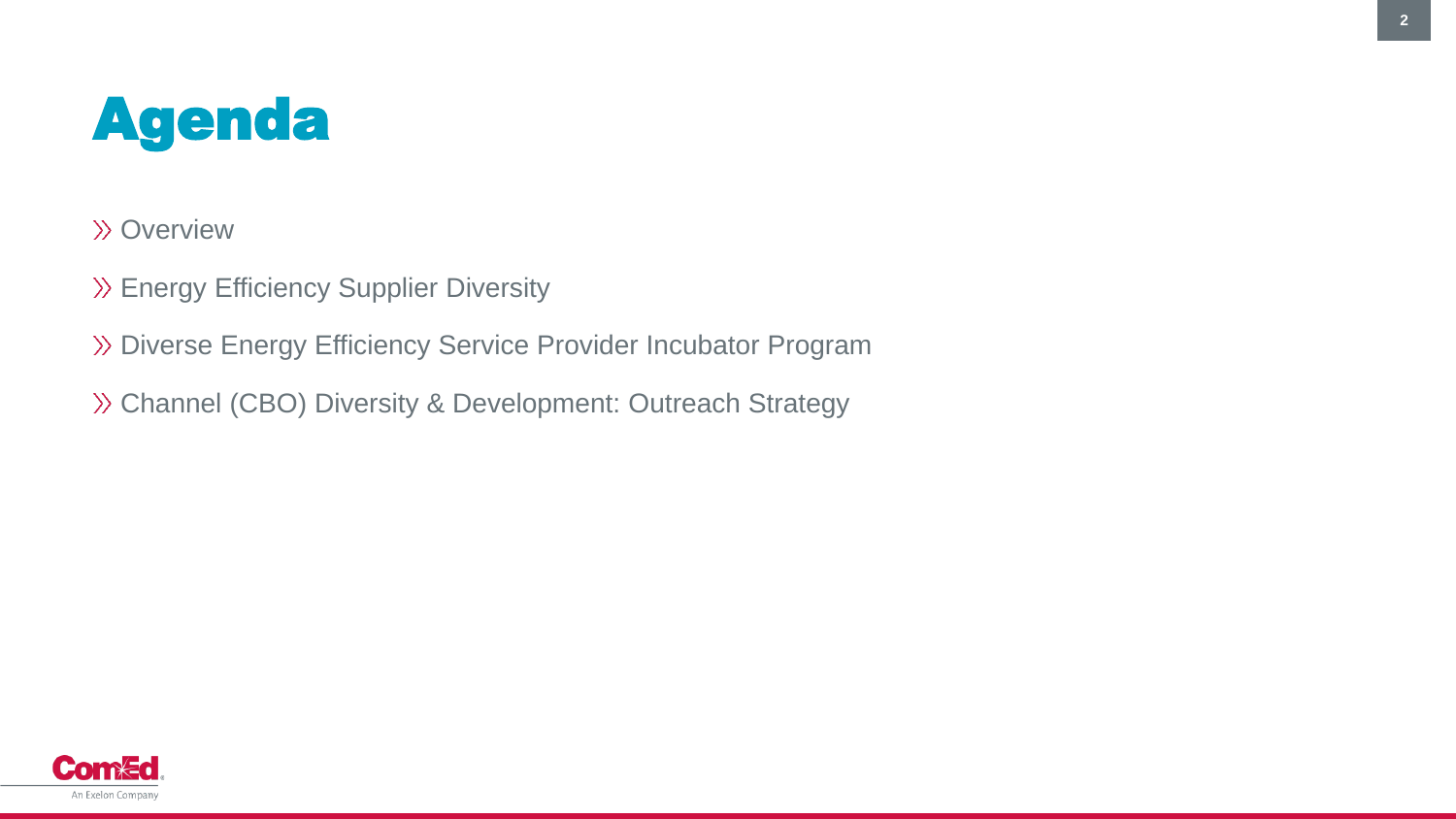### **Overview**

- Equity hiring and workforce development is a priority for ComEd and our EE Team it is not only what was promised with FEJA and the right thing to do, but will make our portfolio stronger
- We believe that equity hiring can look different to different people, but today we'll share how we've been thinking about it, and look forward to hearing how stakeholders and our fellow utilities are doing the same

 $\gg$  Equity

- Minorities, women, local, specific communities all are critical, but these can sometimes present competing priorities
- $\gg$  Hiring
	- Vendor Diversity & Development: program implementation and portfolio-level (e.g., evaluation, R&D) contracting
	- Service Provider Diversity & Development: huge network of contractors that do the on-the-ground work
	- Community-Based Organizations (CBO's) Diversity & Development: engaging and leveraging the huge network of CBOs in our region
	- Workforce Diversity & Development: jobs with ComEd, vendors, service providers, and community organizations
- Portfolio-wide: while IE offerings and communities are a priority, these are portfolio-wide issues and opportunities
- We recognize that we're only at the beginning of our work in this space, but intend to do better and more moving forward

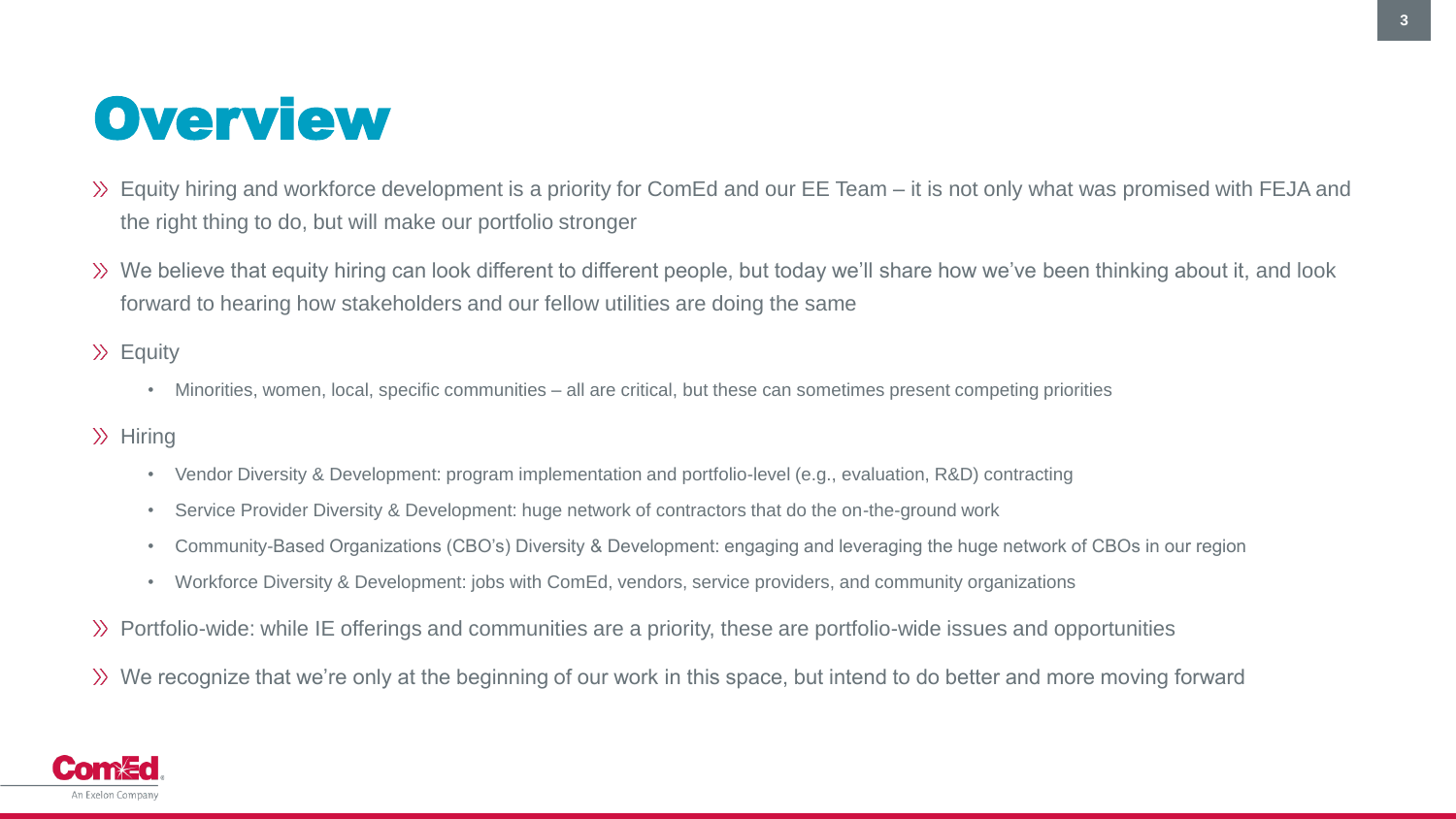# EE Supplier Diversity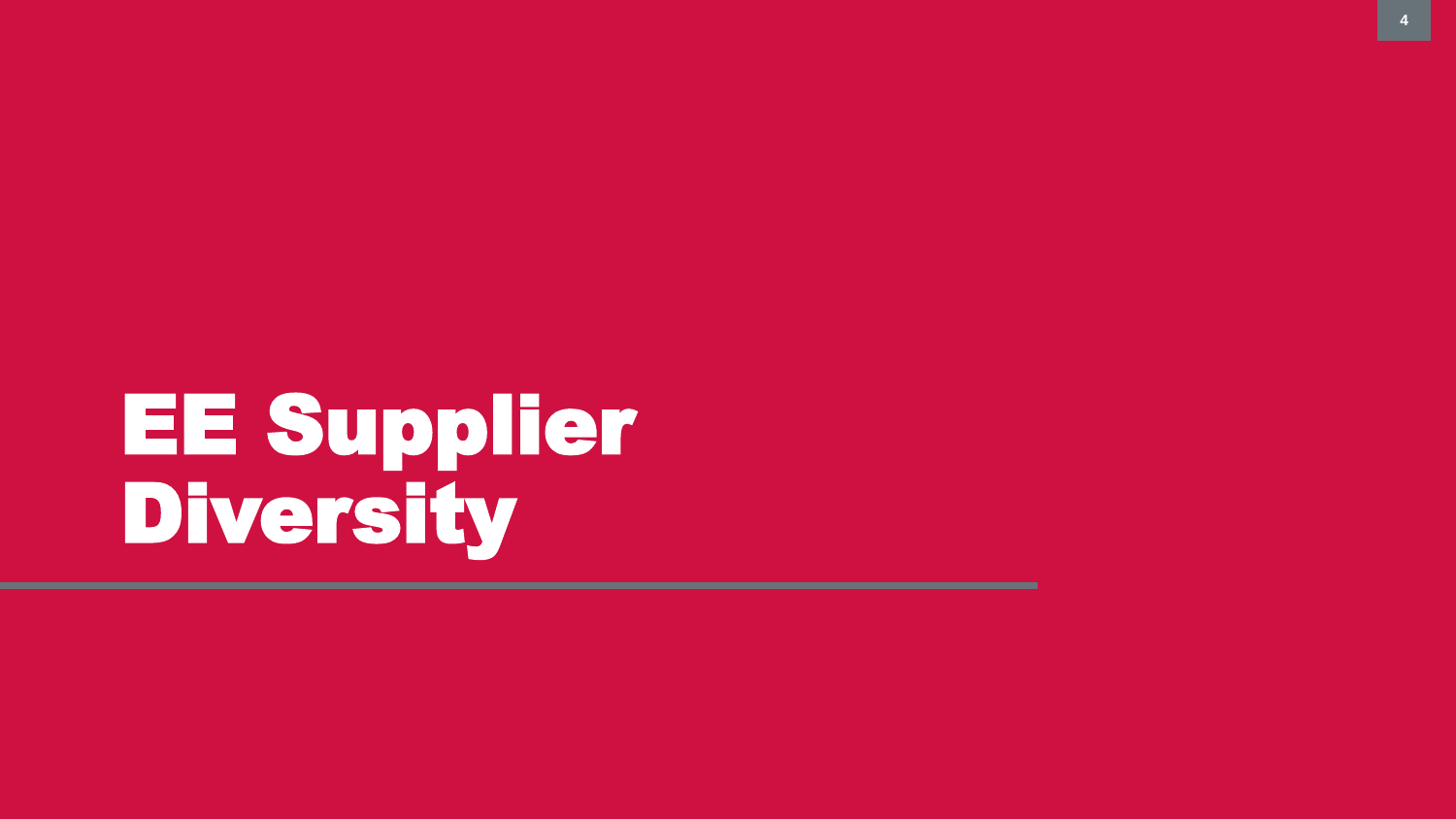### EE Supplier Diversity – What Does it Mean?

- **Definition**: Supplier Diversity is any legal entity that is: (i) organized to engage in commercial transactions; (ii) at least 51% owned and controlled by one or more individuals who are socially and economically disadvantaged; and (iii) managed by, and the daily business operations controlled by, one or more of the socially and economically disadvantaged individuals who own it
- ComEd defines diverse suppliers per the guidelines of the National Minority Supplier Development Council, Women's Business Enterprise National Council, and the U.S. Small Business Administration(1)

### **ComEd's Goal's**:

- In 2019 ComEd's Diversity-Certified Supplier spend represented 41% of the total supply chain from a goal of 39%
- In 2020, ComEd has set a goal to achieve 40% diversity-certified supplier spend
- **Tracking and Reporting: ComEd's tracks supplier diversity spend by:** 
	- **Tier 1**: Prime contract spend with a diverse supplier
	- **Tier 2**: Subcontracted spend by a non-diverse prime contractor with diverse supplier

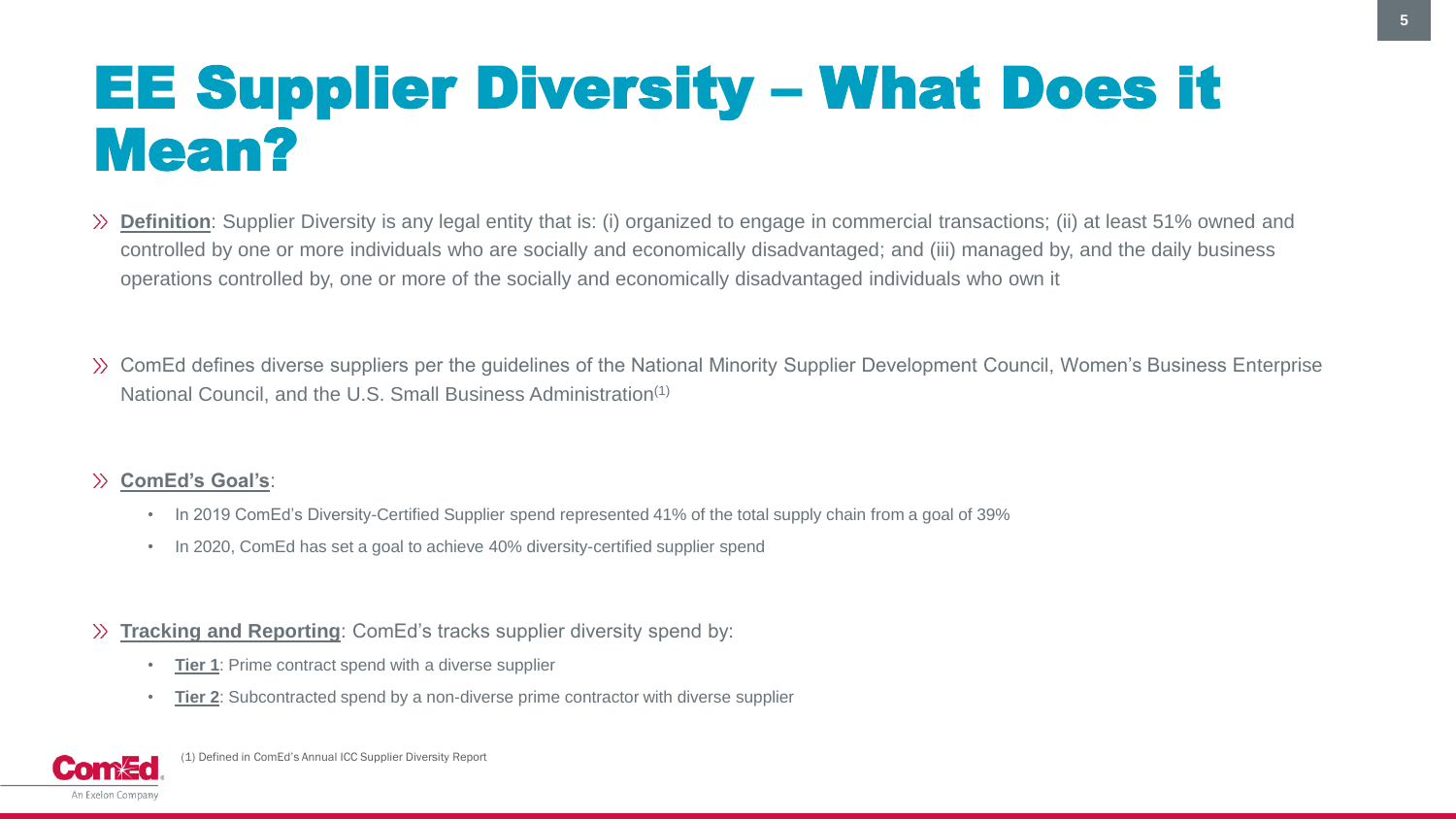## EE Supplier Diversity Tracking & Reporting

- $\gg$  In 2019, ComEd Energy Efficiency established a goal to spend \$28.6 million in annual expenditures with diversity-certified suppliers which is a 10% increase from 2018.
- $\gg$  In 2020, ComEd Energy Efficiency is continuing to focus on growing diversity-certified suppliers as well as continuing to prioritize workforce development to grow jobs and provide a conduit for local communication and services within our communities.
- ComEd's EE portfolio is on track to increase the volume of contracting completed with diverse businesses by more than 50% in the last two years, and we look to continue this trend.

### Supplier Diversity Trends



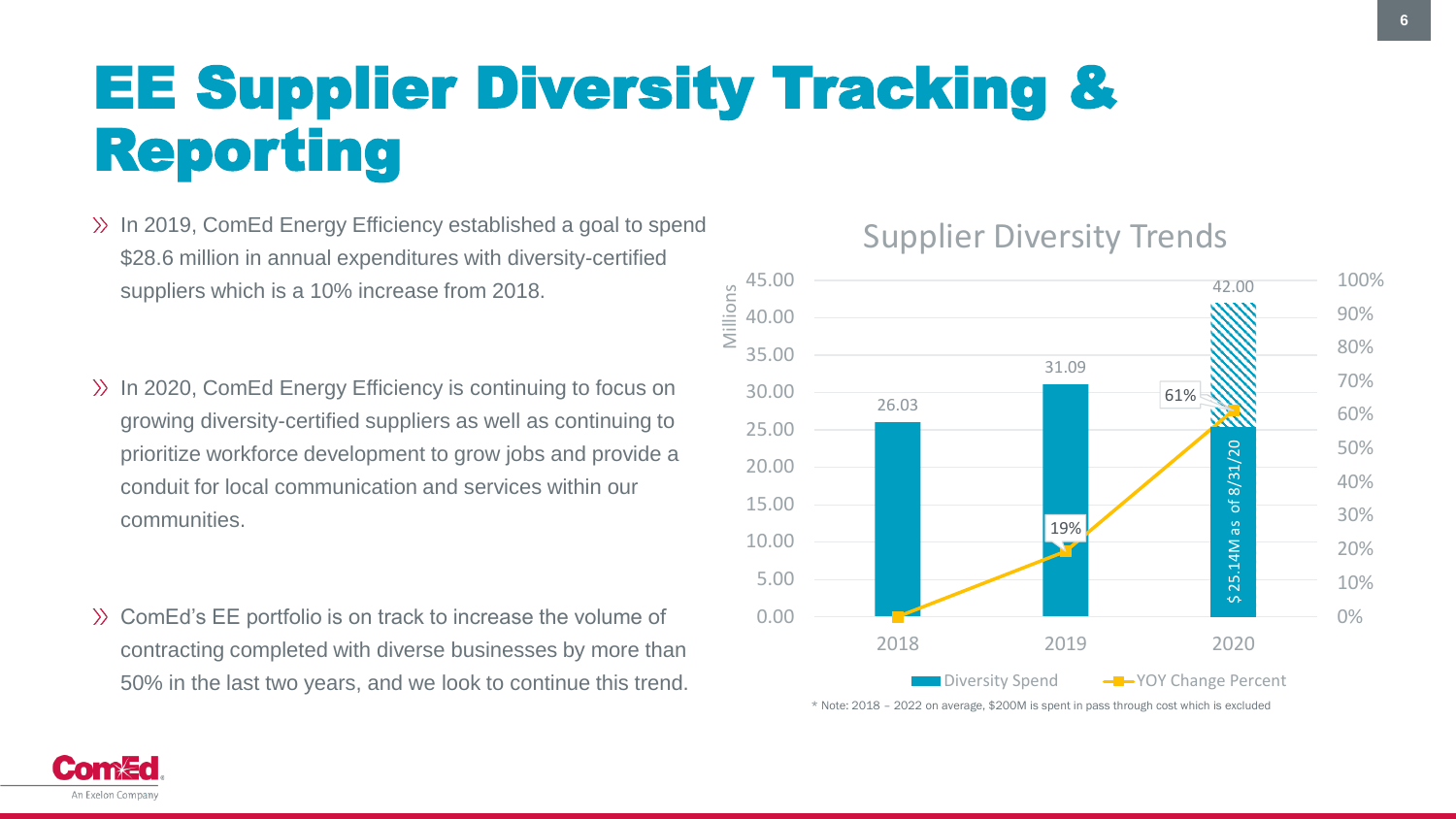# EE Supplier Diversity – Efforts to Grow

- $\checkmark$  Hosted diverse vendor lunch and learns
- $\checkmark$  Developed vendor guidelines for reporting diversity spend
- ✓ Identified and contracted with two new Tier 1 Diverse vendors for three contracts in 2020
- ✓ Developed a monthly supplier diversity forecasting tool for Implementation Contractors
- ✓ Active member for Exelon's Diverse Business Empowerment working group and support their 2020 initiatives
- ✓ Planning and strategy discussions with each Implementation contractor for growing supplier diversity for their program portfolio
- $\checkmark$  Develop a database of potential diverse vendors and their capabilities

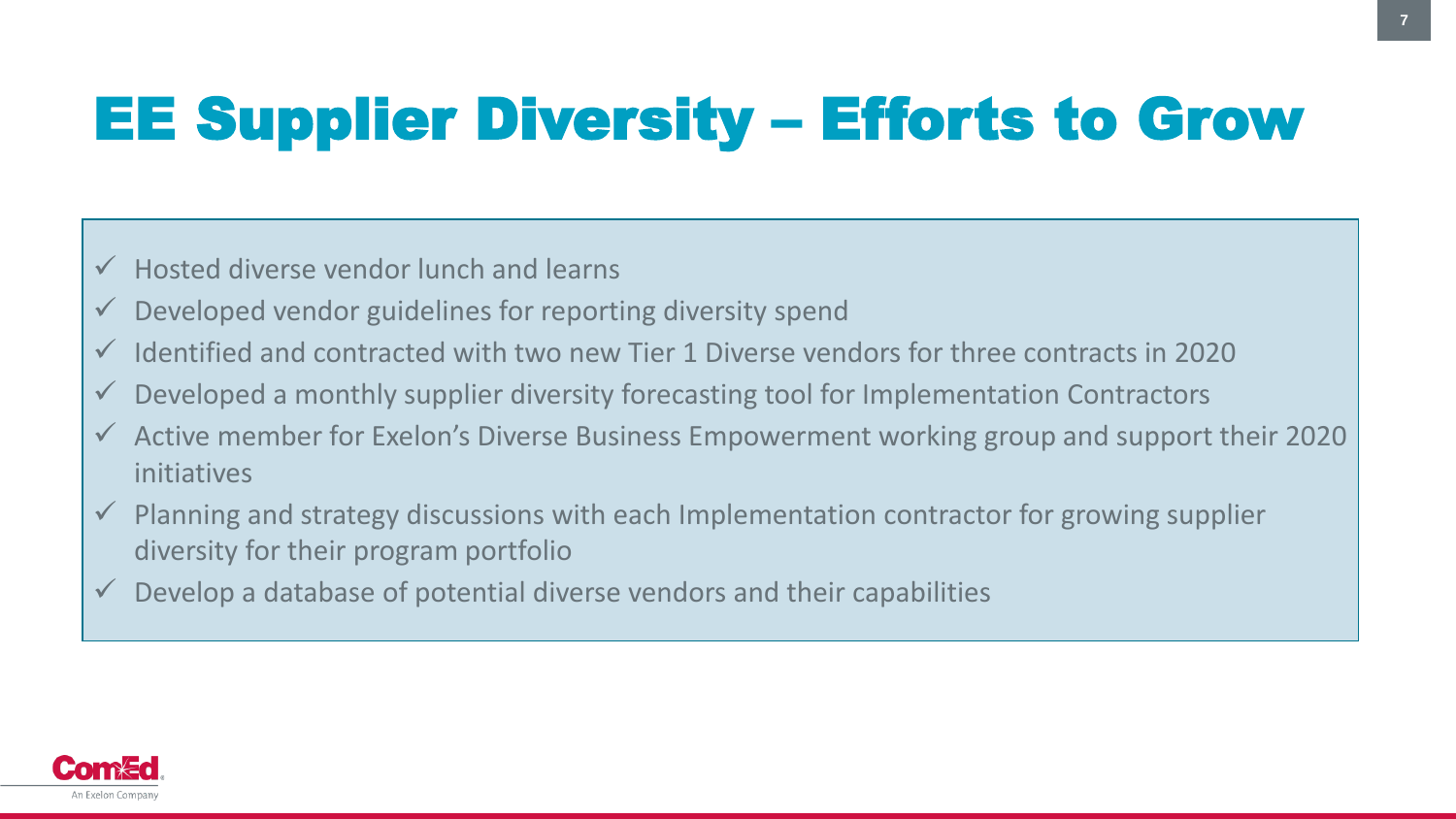Diverse Energy Efficiency Service Provider (EESP) Incubator Program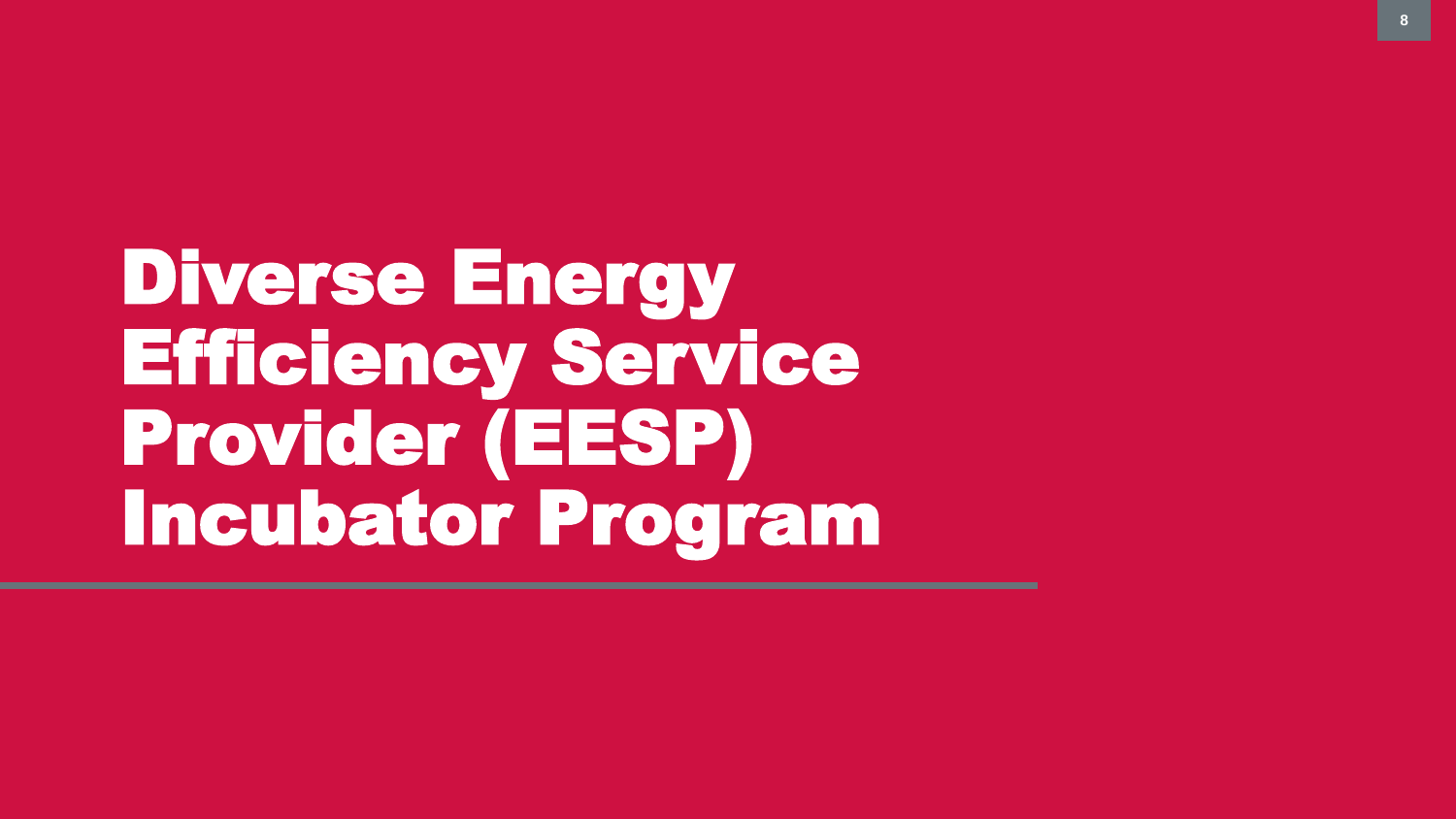## Program Overview

- **Energy Efficiency Service Provider (EESP):** contractors, distributors and engineering or design firms who have been trained on the processes and procedures of the ComEd Energy Efficiency Program. They help ComEd customers implement energy efficiency improvements and offer program incentives, discounts and rebates.
- **Goal:** Provide training and support services to enable diverse contractors to join the EESP Network, represent the portfolio to customers and complete energy efficiency projects by leveraging existing workforce development frameworks, community-based agency partnerships and support from EE portfolio Implementation Contractors (IC's)

#### **Program Design Elements:**   $\gg$

- Educate and train diverse companies on ComEd's Energy Efficiency Portfolio offerings
- Provide back-office training and support to cohort members
- Assist in certification and project financing applications
- Identify, address and resolve barriers to building a successful business in the energy efficiency industry

#### **Duration:** Total program duration is **12 months**  $\gg$

- 8 week in-class training program held over 3 months
- Graduation Ceremony
- Post-graduation back office support for 3 months where each cohort member will set up at least one 1X1 visit with our IC to assist with specific cohort member needs and address any barriers (i.e. business growth plan, project financing, diverse certification, applying to network, ICC certification etc.)
- Check in call with each cohort member 6 months after cohort member has joined ComEd's EESP Network.

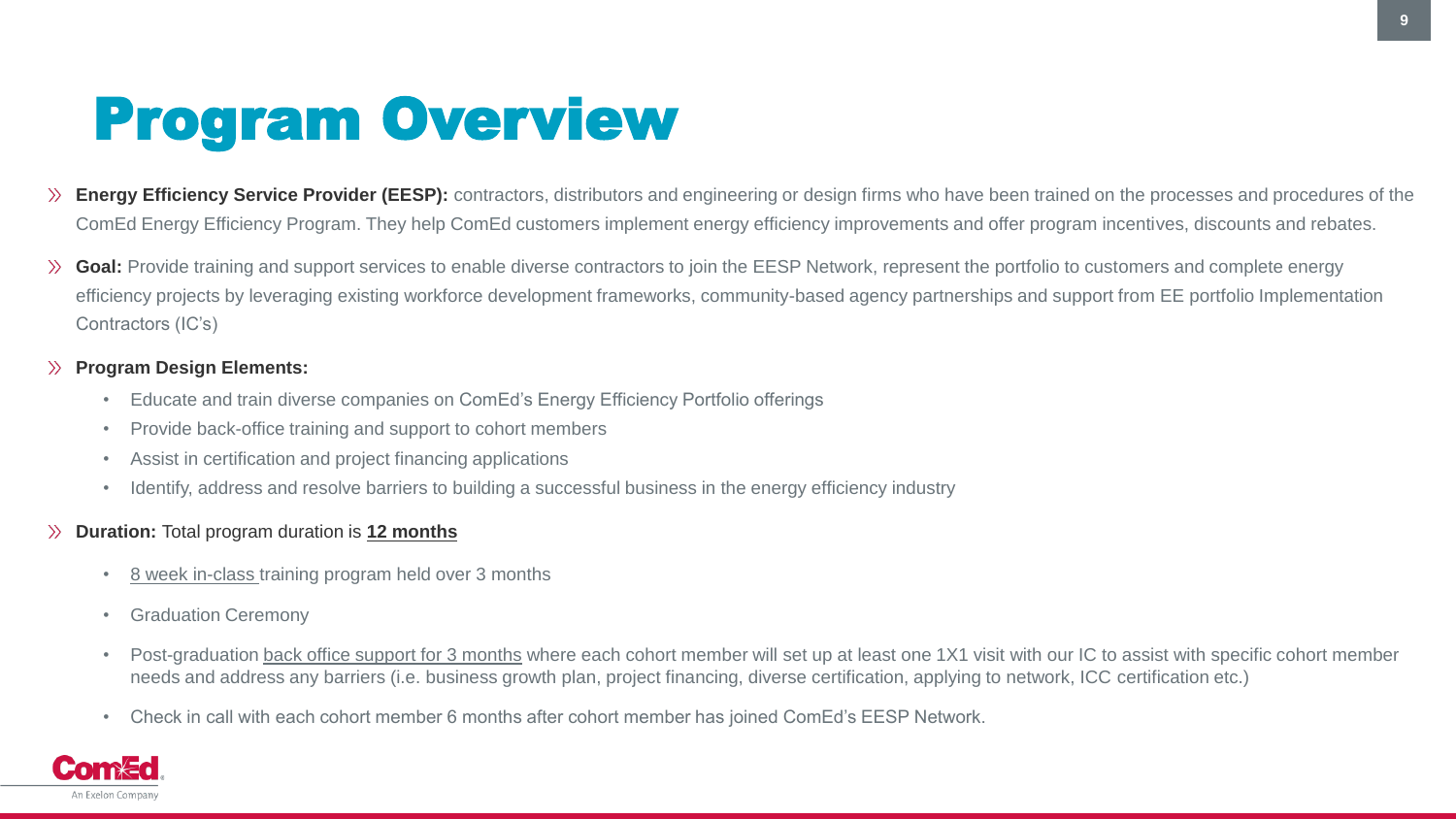



### Training & Graduation

### **Workshop Topics:**

- X Introduction to ComEd Energy Efficiency Portfolio
- Implementation Contractor "Meet 'n' Greet"
- >> Business Growth Plan Development
- >> Project Financing
- Diverse Business Certification
- >> ICC Certification
- Marketing and Lead Development Best Practices
- Energy Efficiency Project Application and Best Practices
- $\gg$  Networking with the ComEd EE Team and IC's

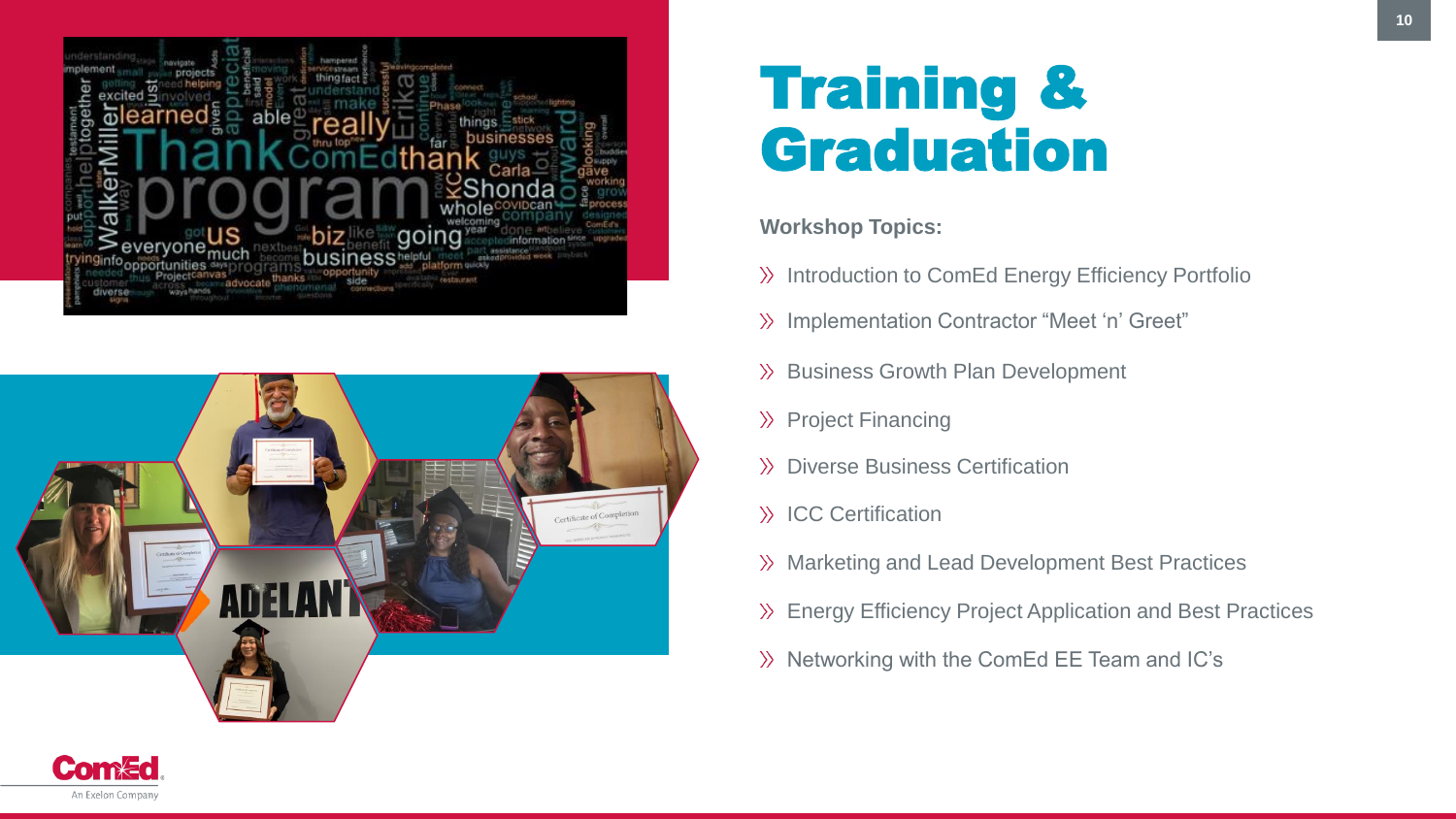### 2019 & 2020 Results



![](_page_10_Picture_2.jpeg)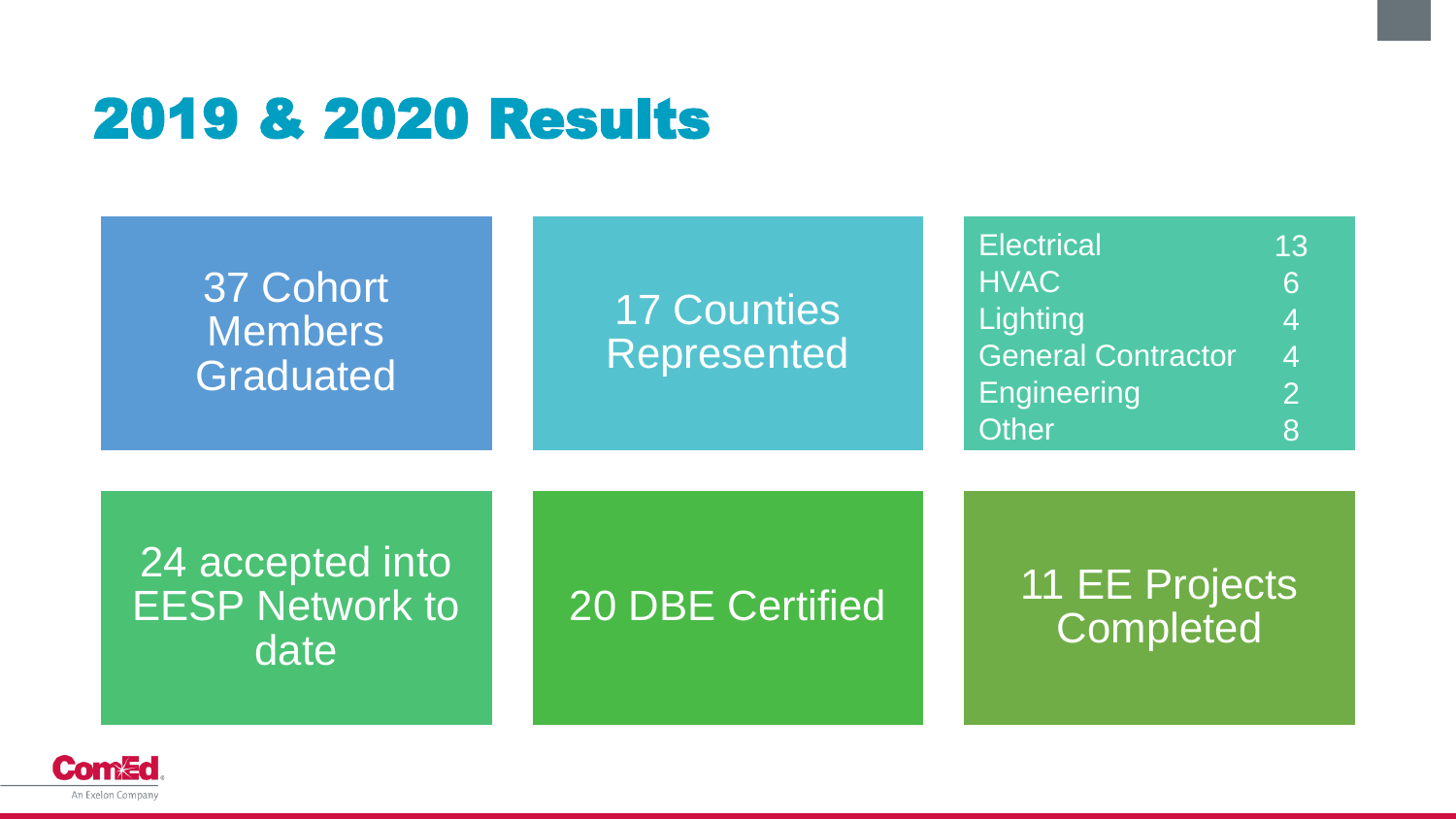## Collaboration Effort

- **ComEd CONSTRUCT Workforce Development Program:** training program sponsored by a coalition of Construction and related industry companies committed to providing equal employment opportunities for construction and related project management and customer service jobs in Illinois and operated by well-respected not-for-profit organizations committed to increasing the pool of qualified minority candidates for jobs in Illinois.
- **Collaboration with ComEd's CONSTRUCT Workforce Development Program:** The Diverse EESP Incubator Program is coordinating with the CONSTRUCT team to recruit both individuals and small businesses for workforce development training. Collaboration opportunities include:
	- Enhanced recruitment through CONSTRUCT's relationships with Community Base Organizations and local workforce development agencies
	- Dovetail expansion efforts into other parts of ComEd's service territory
	- Joining two programs offers networking & employment opportunities for cohort members
	- Elevation of both programs to energy industry stakeholders
	- Additional funding and training resources provided by EE ICs for CONSTRUCT
	- Provide trainers for CONSTRUCT's Energy Efficiency training days

![](_page_11_Picture_9.jpeg)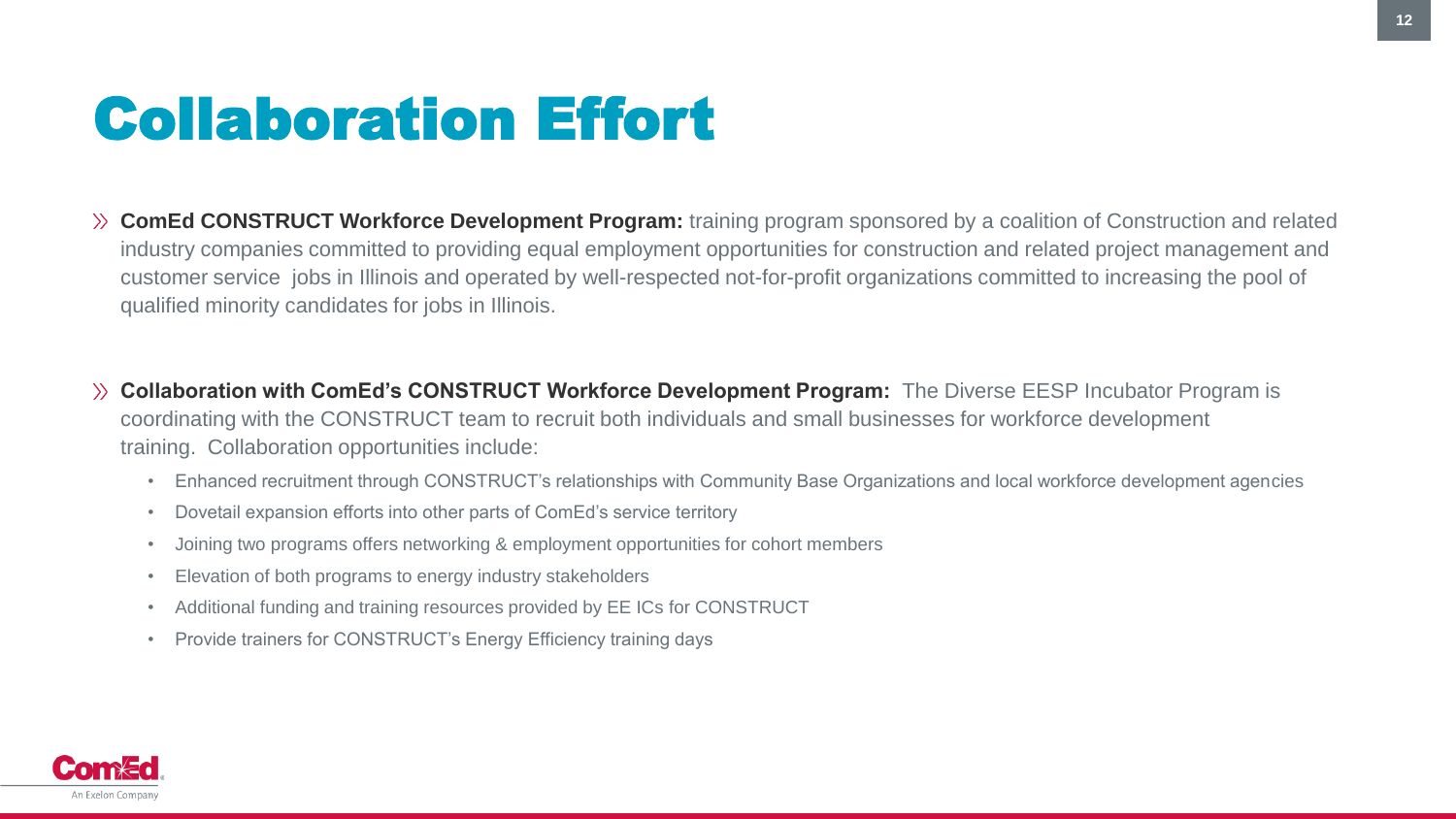Channel (CBO) Diversity & Development: Income Eligible Outreach Strategy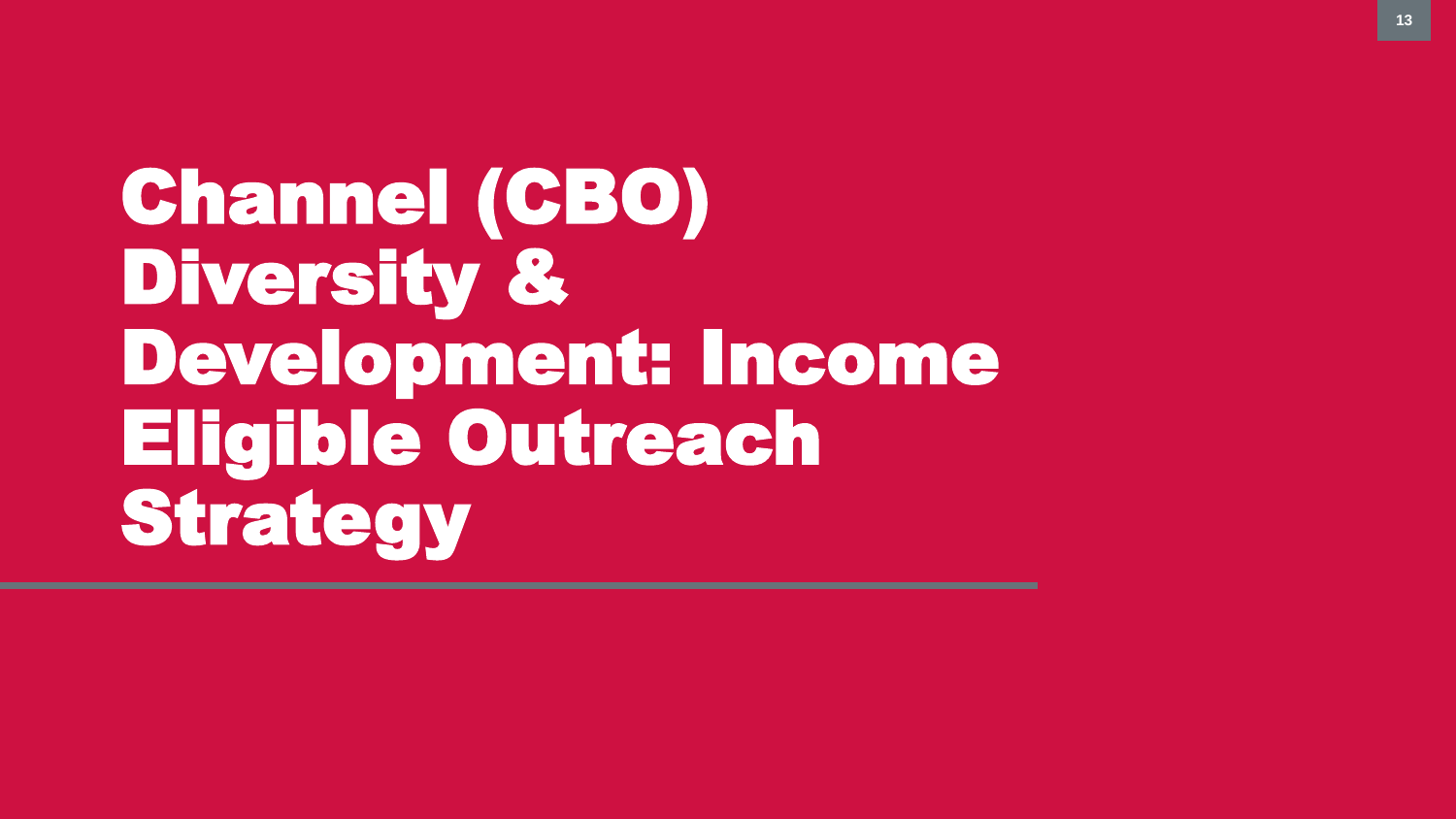## Challenge Statement

ComEd messaging has not been inclusive to all communities and their cultures. Communication has not been clear, consistent or carefully considered across all platforms. Research shows that customers believe ComEd is their light bill company and not their advocate.

> Advocacy begins with thoughtful listening, action and acknowledgment.

![](_page_13_Picture_3.jpeg)

An Exelon Compan

![](_page_13_Picture_4.jpeg)

powering lives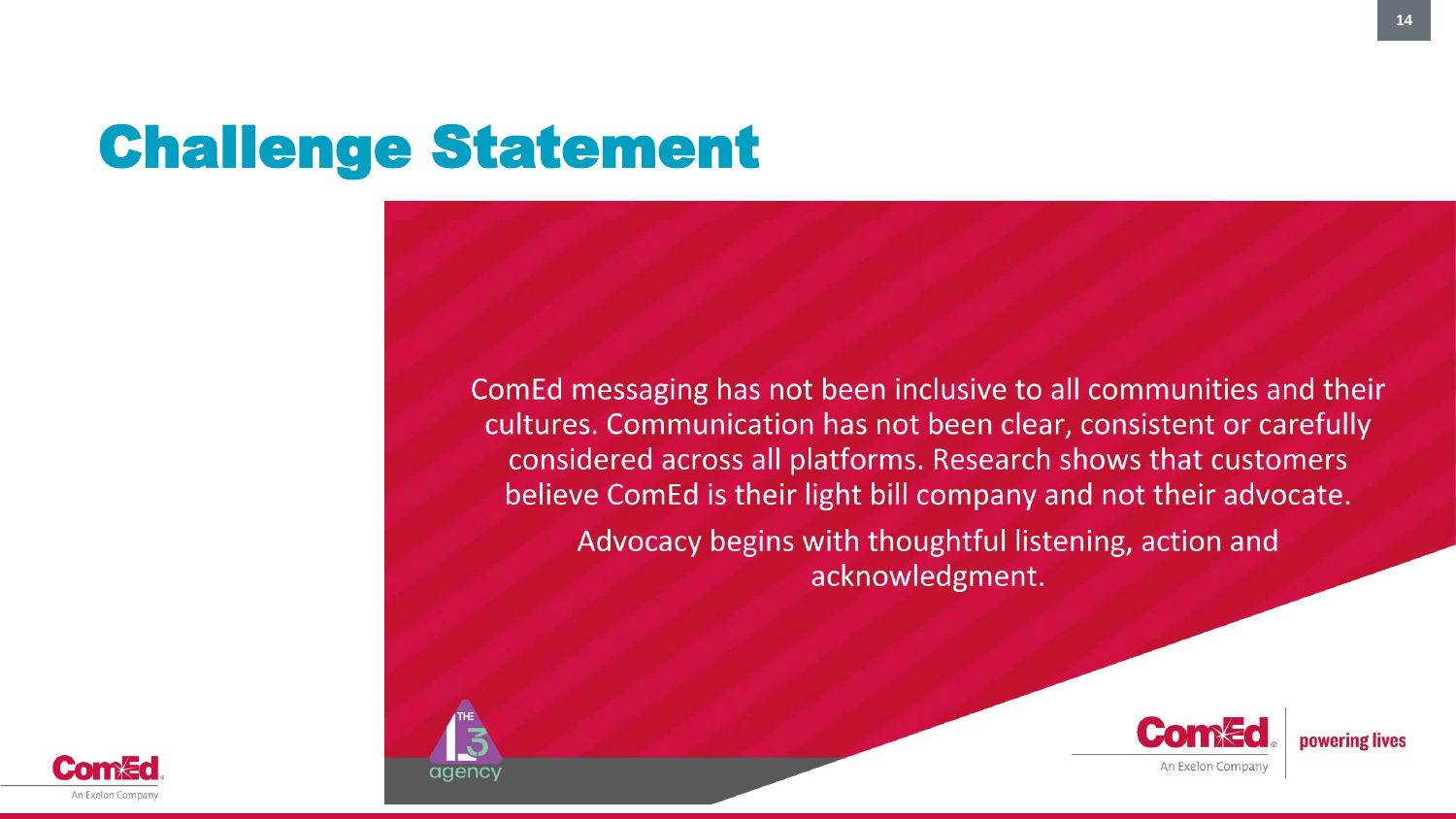### 2020/2021 Income Eligible EE Outreach Overview

|                                                                                                                                                                                                                                                                                           | The L3 Agency, MWBE<br>Role as Umbrella Organization<br><b>CBO Recruitment</b><br>Event & Educational Material Development<br><b>Content &amp; Program Training</b><br><b>Incentive Distribution to CBOs</b><br>Day-to-Day Oversight                                                                                  |                                                                                                                                                                                                                                                                                               |
|-------------------------------------------------------------------------------------------------------------------------------------------------------------------------------------------------------------------------------------------------------------------------------------------|-----------------------------------------------------------------------------------------------------------------------------------------------------------------------------------------------------------------------------------------------------------------------------------------------------------------------|-----------------------------------------------------------------------------------------------------------------------------------------------------------------------------------------------------------------------------------------------------------------------------------------------|
| <b>CBO - Roles</b>                                                                                                                                                                                                                                                                        | <b>CBO - Value Received</b>                                                                                                                                                                                                                                                                                           | <b>CBO - Value Offered</b>                                                                                                                                                                                                                                                                    |
| Co-host ComEd events for<br>1.<br>clients & members<br>Provide educational information<br>2.<br>on energy mgmt. (EE tips,<br>programs & financial asst)<br>Drive EE (& financial asst)<br>3.<br>program participation<br>Future opportunity to become a<br>4.<br>program delivery channel | Expand services & value to<br>1.<br>clients & members<br>Virtual event host training<br>2.<br>ComEd program training<br>3.<br>Flexible engagement model<br>4.<br>Develop potential additional<br>5.<br>revenue opportunities<br>(performance-based)<br>Education and information to<br>6.<br>empower Clients/ Members | Trusted connection to IE<br>1.<br>customers<br>Improve visibility to ComEd<br>2.<br><b>Energy Efficiency offerings</b><br>Teach the teacher model of EE<br>3.<br>Education<br>Scalability & flexibility within<br>4.<br>and across CBOs based on<br>interest, skills and portfolio<br>targets |
|                                                                                                                                                                                                                                                                                           | to take control of and reduce<br>their energy usage/ bills                                                                                                                                                                                                                                                            |                                                                                                                                                                                                                                                                                               |

An Exelon Company